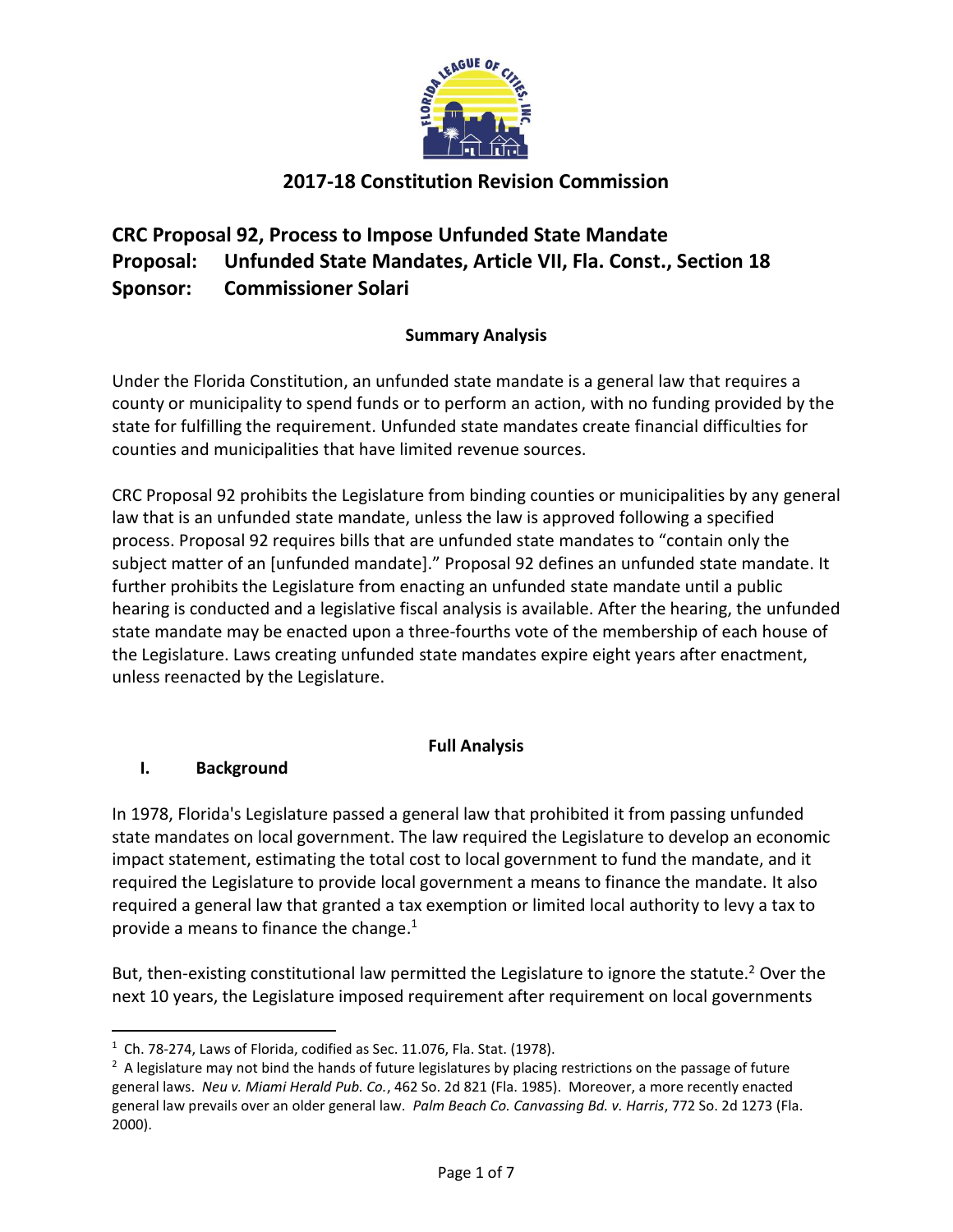

without providing a means to pay for them. In short order, the Legislature passed growth management laws, environmental protection laws, laws mandating increased fire and police pension benefits, laws mandating public employee protections, and laws governing the operation of the state courts system. All of these laws imposed requirements on local governments without providing a funding source.

The frustration of local officials grew. If local officials had to raise property taxes, they felt the resulting revenues should be devoted to local priorities, not state programs. This frustration led to a citizen-initiative amendment to the Florida Constitution being filed with the secretary of state. The citizen initiative would have banned all unfunded mandates. It proved to be the catalyst for the Legislature to propose the existing limits on unfunded mandates in Article VII, Section 18 of the Florida Constitution.

During the 1989 legislative session, the resulting proposal, CS/HJR 139/40, passed the House 101-13 and the Senate 38-1. $3$  This constitutional amendment appeared on the 1990 general election ballot as "Amendment 3." On November 6, 1990, it was approved by 64 percent of Florida's voters . 4

#### **The Mandates Amendment**

 $\overline{a}$ 

# **II. Current Situation**

Article VII, Florida Constitution, Section 18 contains five subsections: one that restricts substantive mandates; two that restrict financial mandates; one that exempts certain mandates; and one that authorizes the state Legislature to implement the provision.

Subsection (a) defines a mandate as a general law that requires a local government to spend funds or to take an action that requires the expenditure of funds. It excuses a local government from complying with a mandate *unless* the Legislature determines the law fulfills an important state interest *and* one of the following conditions is met:

- 1. The Legislature appropriates sufficient funds to pay for the requirement. "Sufficient funds" is determined at the time of enactment.
- 2. The Legislature provides the local government a new funding source to pay for the requirement. The funding source must not have been available to the local government on February 1, 1989, and the local government must be able to tap the funding source by a simple majority vote of its governing body.

<sup>&</sup>lt;sup>3</sup> Final Legislative Bill Information, 1989 Regular Session, History of House Bills, pp. 259-260.

<sup>4</sup> Florida Department of State, Division of Elections, Initiatives/Amendments/Revisions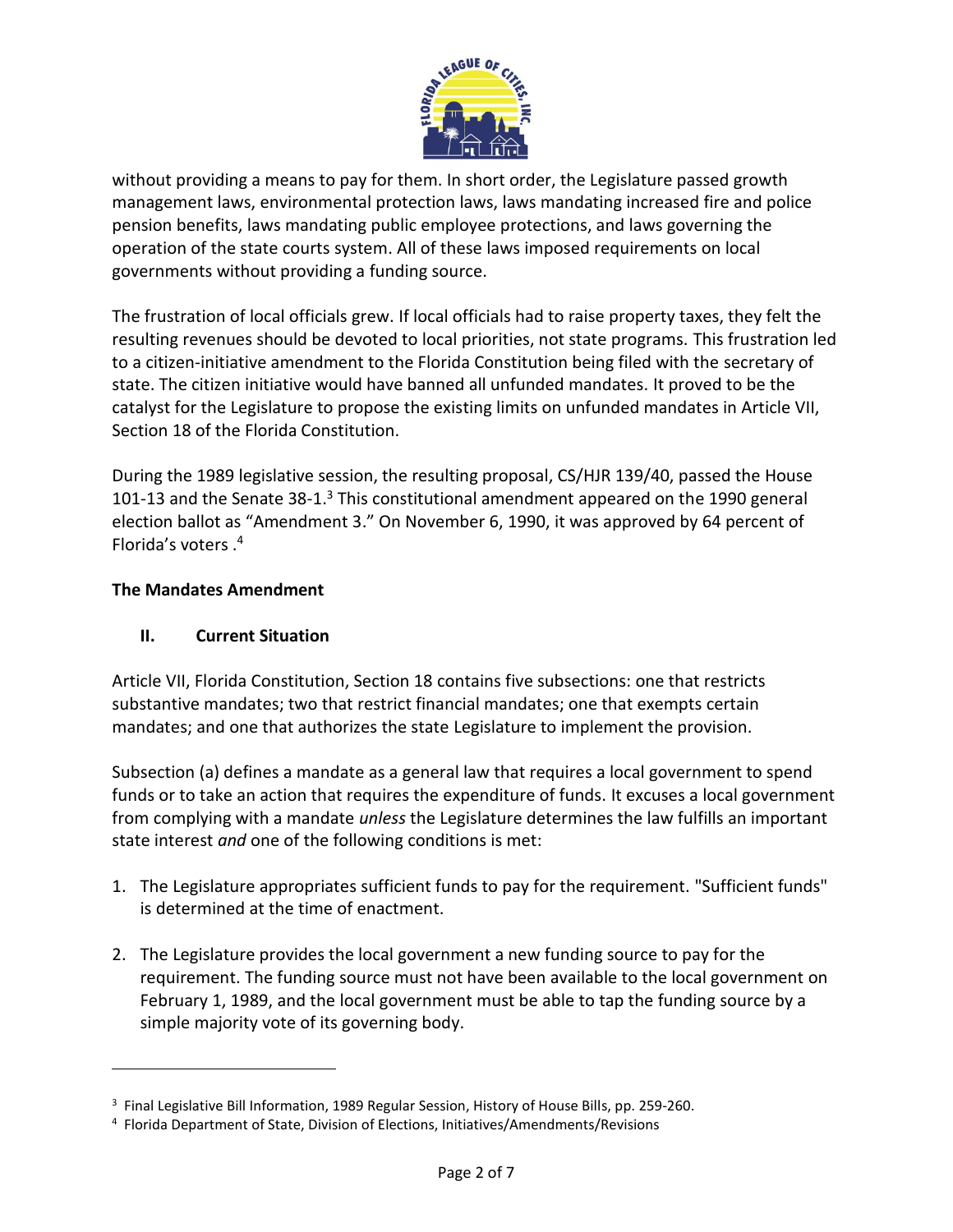

- 3. The requirement is approved by two-thirds of the membership of the House and the Senate. This exception is used by the Legislature far more than any other exception to avoid the amendment's requirements.
- 4. The law applies to all persons similarly situated, including the state and local governments. This is the window the Legislature uses to mandate local governments pay for laws that provide additional environmental protections (e.g., the law applies to both public and private water and sewer systems or to both public and private stormwater systems); and to laws that provide increased unfunded employee benefits (e.g., the increased pension benefit applies to both state and local firefighters; the increased employment protection applies to both state highway patrolmen and local law enforcement officers).
- 5. The law is required to comply with a federal mandate that specifically contemplates actions by the local government to comply with the mandate. Recently announced EPA numeric nutrient requirements is an example of where this exemption came into play. Clearly, EPA's new requirements contemplate local governments will have to spend funds to improve their water and sewer systems and stormwater systems to comply with the requirements. Should the Legislature pass a state law designed to comply with the federal requirement, then the law would likely avoid the amendment under this exception.
- 6. The law is required for eligibility for a federal entitlement, which federal requirement specifically contemplates action by the local government to comply with the mandate. This exception, for example, applies to mandates placed on counties in the administration of Medicare benefits and Medicaid benefits. It also contemplates, for example, state laws governing the distribution of federal transportation funds through the state to local governments.

Subsection (b) requires a general law that reduces the authority of municipalities or counties to raise revenues be approved by a two-thirds vote of the House and the Senate. It applies to the reduction of authority as such authority existed on February 1, 1989. It also applies to "revenues in the aggregate." In other words, the amendment doesn't apply when the Legislature replaces an existing authority with some other authority to raise revenues. Moreover, the requirement wouldn't apply if, for example, the Legislature passed legislation that resulted in a decrease in municipal revenues if, at the same time, the legislation called for a corresponding increase in county revenues.

Subsection (c) requires a two-thirds vote of the House and Senate to pass a general law that reduces the percentage of a state tax shared with local government. This requirement does not apply: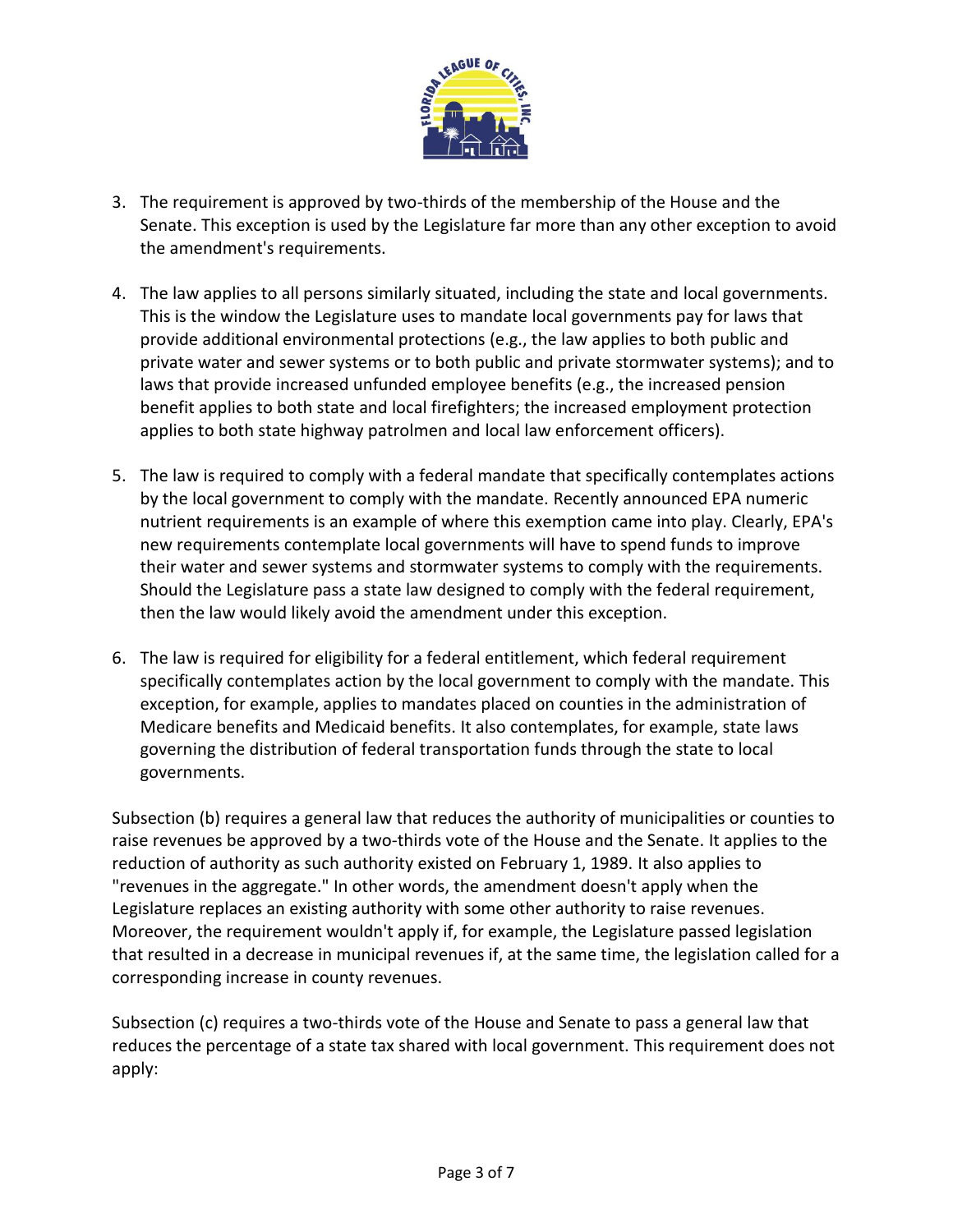

- 1. To revenues derived from increases in state taxes enacted after February 1, 1989. For example, if the state shares a percentage of the revenues it derives from its sales tax with local government. This requirement would not apply to a law that increases the sales tax or expands the sales tax's base, even if the Legislature elected not to share the increase in revenues with local government.
- 2. During a fiscal emergency declared by the Senate President and the House Speaker.
- 3. When the Legislature replaces revenues shared from one tax source with revenues shared from another tax source, provided the amendment applies to the replacement tax source. Thus, for example, the requirement would not apply if the Legislature elected to take back the state sales tax revenues it shares with local government and replace it with state cigarette tax revenues.

Subsection (d) exempts the following laws from the requirements contained in the mandates amendment:

- 1. Laws adopted to require funding of pension benefits existing on the effective date of the amendment (November 6, 1990). Thus, for example, the amendment doesn't apply to a law that requires the local government to contribute an increased amount to the Florida Retirement System to fund the 3 percent special risk retirement benefit because the benefit existed prior to November 6, 1990.
- 2. Criminal Laws. Thus, for example, the amendment doesn't apply should the Legislature provide a minimum mandatory sentence for the conviction of a crime, even though it increases the cost of county jail operations.
- 3. Election Laws. Thus, for example, the amendment doesn't apply to a bill that requires the county supervisor of elections to install a specific type of voting machine.
- 4. The general appropriations act and special appropriations acts. Thus, the amendment doesn't apply should the Legislature, for example, give a local government a one-time appropriation to fund a baseball park, an arts festival or the like and then not provide the same appropriation in the next appropriations cycle.
- 5. Laws reauthorizing but not expanding then-existing statutory authority. At the time of the passage of the amendment, the state Legislature routinely went through a process commonly referred to as "sunset review." Under the process, most state laws regulating professions (e.g., physicians) or subjects (e.g., insurance) were routinely repealed at a future date. The repeal in turn forced the state Legislature to periodically review state laws regulating various professions or services to determine whether continued regulation was appropriate. The amendment wouldn't apply to mandates resulting from a similar process.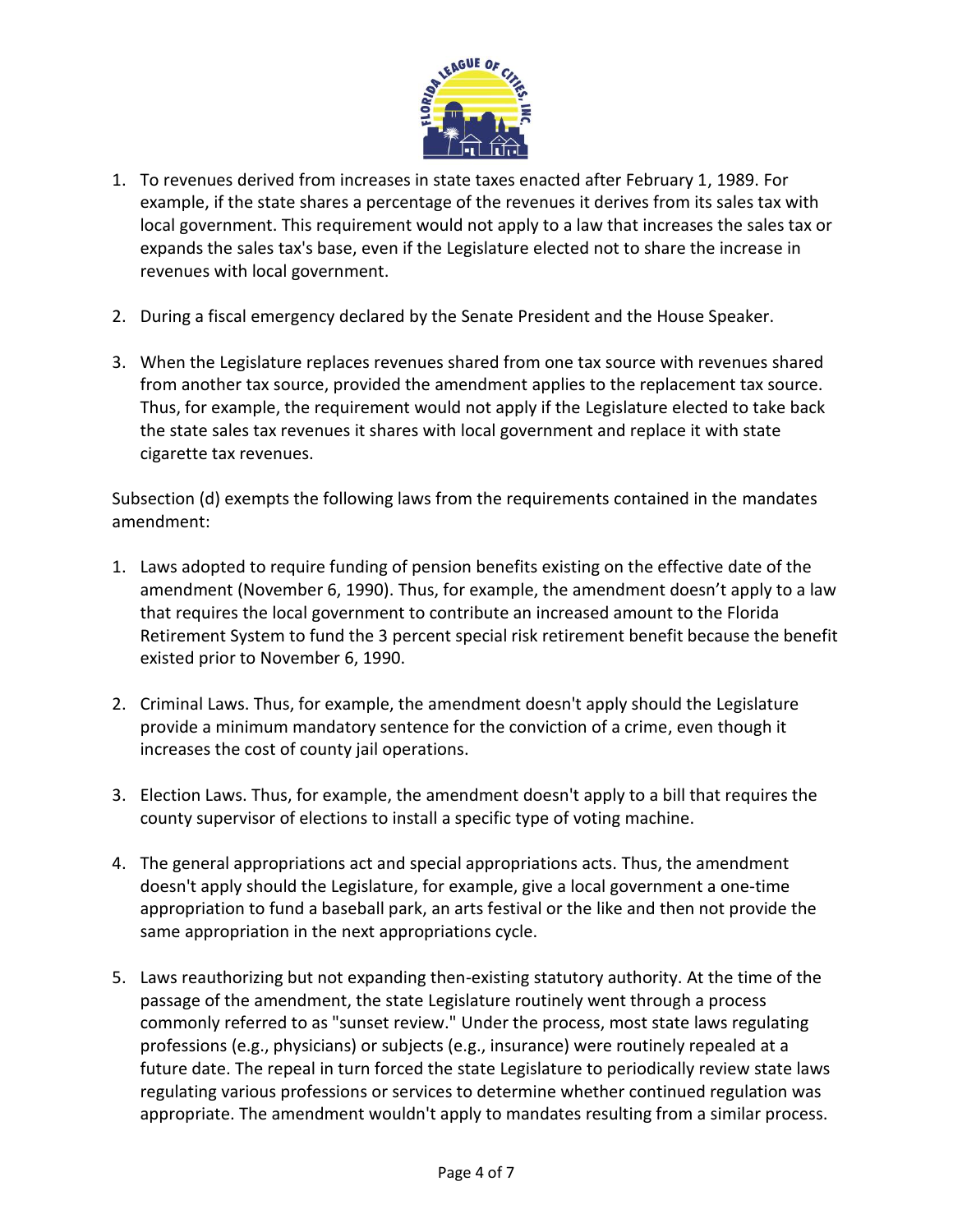

- 6. Laws having an insignificant fiscal impact. The Legislature's current rules provide an unfunded mandate has an "insignificant fiscal impact" if the cost to local governments to comply isn't expected to exceed an amount equal to \$.10 x Florida's population (currently approximately \$2 million).
- 7. Laws creating, modifying or repealing non-criminal infractions. Thus, for example, the amendment doesn't apply to a law that decreases the penalty for a non-criminal infraction committed within a local government even though a portion of the penalty is shared with the local government.

Subsection (e) authorizes the Legislature to enact laws implementing the mandates amendment. The Legislature passed an implementation bill during the 1991 session, but it was vetoed by then-Governor Lawton Chiles. Another was proposed in 1992, but it did not pass. Thereafter, the idea of an implementation bill gave way to more pressing affairs of state.

## **CRC Proposal 92: Unfunded State Mandates**

# **III. Effect of Proposed Changes**

#### 1. Subsection 18 (a)

CRC Proposal 92 prohibits the Legislature from binding counties or municipalities by any general law that is an unfunded state mandate unless the law is approved following a specified process.

#### *Definition of Unfunded State Mandate*

Proposal 92 defines an unfunded state mandate as:

- a law requiring a county or municipality to spend funds or to take an action requiring the expenditure of funds.
- a law requiring a county or municipality to accept the transfer of a responsibility or function, or to accept an increase in a responsibility or function, performed by the state.

# *Unfunded State Mandates Do Not Include*

Under Proposal 92, an unfunded state mandate does not include:

- a law for which funds are appropriated by the Legislature at the time of enactment and annually thereafter to fund municipal or county expenditures required by law.
- a law either required to comply with a federal requirement or required for eligibility for a federal entitlement, which requirement specifically contemplates actions by counties or municipalities for compliance.

# *Laws Containing Unfunded State Mandates*

Proposal 92 prohibits the Legislature from enacting a law containing an unfunded state mandate unless the law: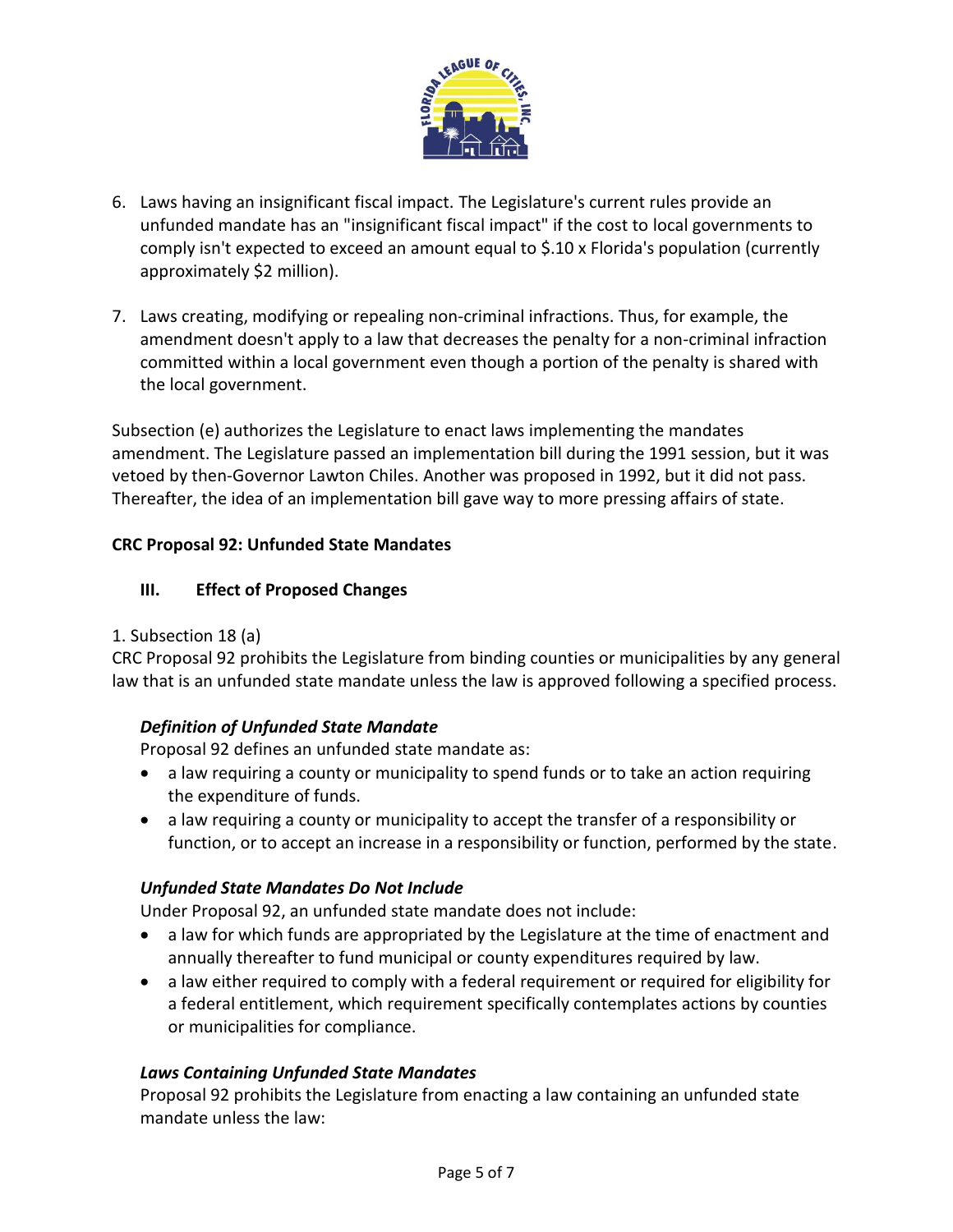

- contains only the subject matter of the mandate;
- is enacted only after a public hearing, held after public notice provided 24 hours before the hearing that an unfunded state mandate will be considered;
- is accompanied by a fiscal analysis prepared by the Legislature that is available at the time of the hearing; and
- is passed by three-fourths affirmative vote of the membership in each house of the Legislature.

## *Sunset Proposal*

Proposal 92 calls for any law enacting an unfunded state mandate to expire on October 1 in the eighth year after enactment, unless reenacted by the Legislature.

## 2. Subsection 18(b)

## *Revenue Raising Authority*

Proposal 92 prohibits the Legislature from enacting, amending or repealing any general law if the anticipated effect of doing so would be to reduce existing authority that counties or municipalities have in raising revenues in the aggregate; unless:

- the law contains only the subject matter described in subsection 18(b) and is enacted after a public hearing, held 24 hours after public notice, and a fiscal analysis has been provided and prepared by the Legislature; and
- is passed by three-fourths affirmative vote of the membership of each house of the Legislature.

# 3. Subsection 18 (c)

#### *Taxes Shared with Local Governments*

For recurring revenues, Proposal 92 prohibits the Legislature from:

• enacting, amending or repealing any general law if the anticipated effect of doing so would be to reduce the percentage of a state tax in the aggregate that is shared with counties or municipalities.

# *Exceptions under 18 (c)*

Proposal 92 does not apply:

- to enhancements to a state tax source enacted after January 1, 2019.
- during a fiscal emergency declared in a written joint proclamation issued by the Senate President and House Speaker.
- where the Legislature provides additional state-shared revenues that are anticipated to be sufficient to replace the anticipated aggregate loss of state-shared revenues resulting from the reduction of the percentage of the state tax shared with counties or municipalities, which source of replacement revenues shall be subject to the same requirements for repeal or modification as provided for the replaced state-shared tax source.